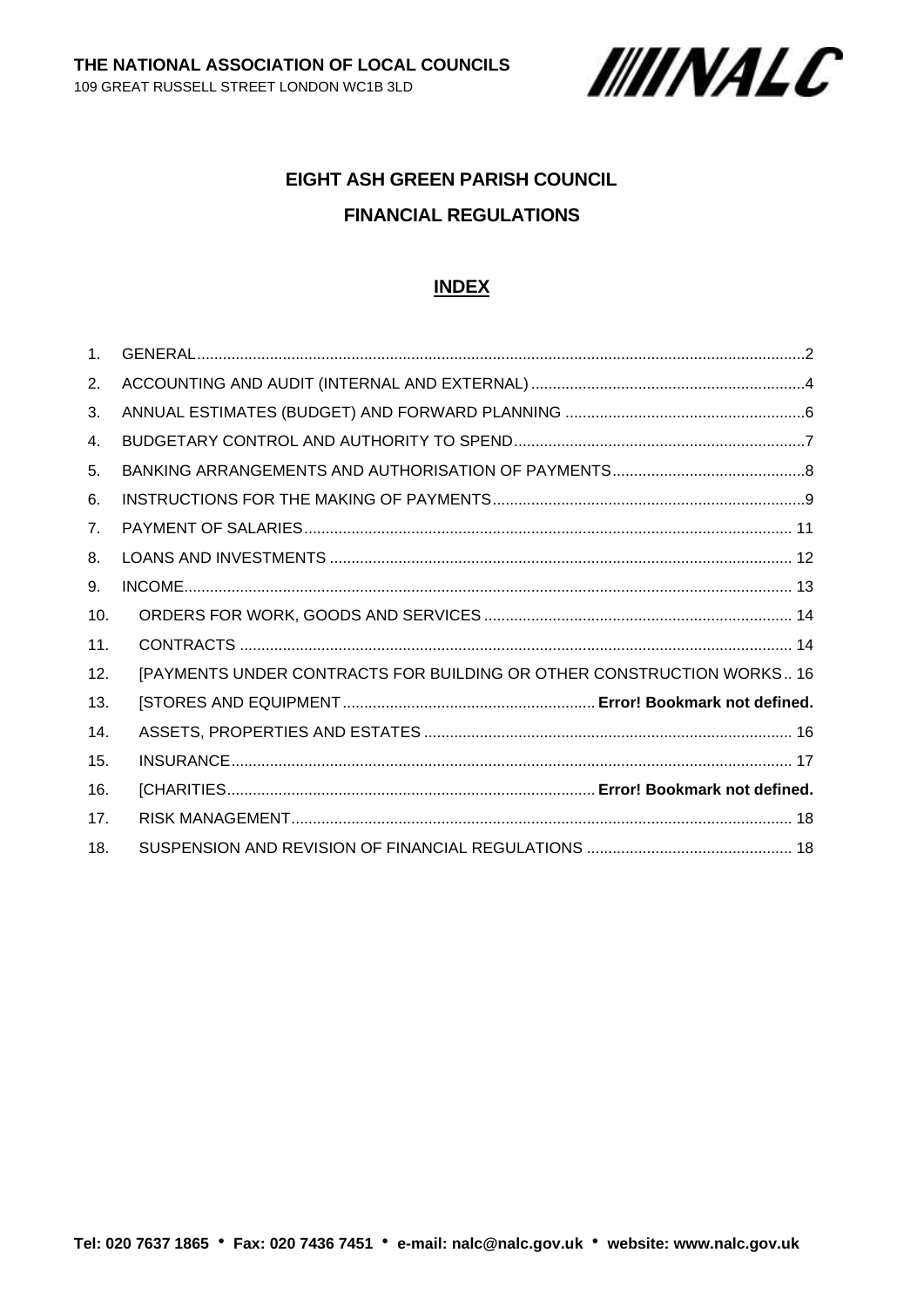These Financial Regulations were adopted by the Council at its Meeting held on  $11<sup>th</sup>$  May 2022

## <span id="page-1-0"></span>**1. GENERAL**

- 1.1. These financial regulations govern the conduct of financial management by the council and may only be amended or varied by resolution of the council. Financial regulations are one of the council's three governing policy documents providing procedural guidance for members and officers. Financial regulations must be observed in conjunction with the council's standing orders<sup>1</sup> and any individual financial regulations relating to contracts.
- 1.2. The council is responsible in law for ensuring that its financial management is adequate and effective and that the council has a sound system of internal control which facilitates the effective exercise of the council's functions, including arrangements for the management of risk.
- 1.3. The council's accounting control systems must include measures:
	- for the timely production of accounts;
	- that provide for the safe and efficient safeguarding of public money;
	- to prevent and detect inaccuracy and fraud; and
	- identifying the duties of officers.
- 1.4. These financial regulations demonstrate how the council meets these responsibilities and requirements.
- 1.5. At least once a year, prior to approving the Annual Governance Statement, the council must review the effectiveness of its system of internal control which shall be in accordance with proper practices.
- 1.6. Deliberate or wilful breach of these Regulations by an employee may give rise to disciplinary proceedings.
- 1.7. Members of Council are expected to follow the instructions within these Regulations and not to entice employees to breach them. Failure to follow instructions within these Regulations brings the office of councillor into disrepute.
- 1.8. The Responsible Financial Officer (RFO) holds a statutory office to be appointed by the council. The Clerk has been appointed as RFO for this council and these regulations will apply accordingly.

<sup>1</sup> Model standing orders for councils are available in Local Councils Explained © 2013 National Association of Local Councils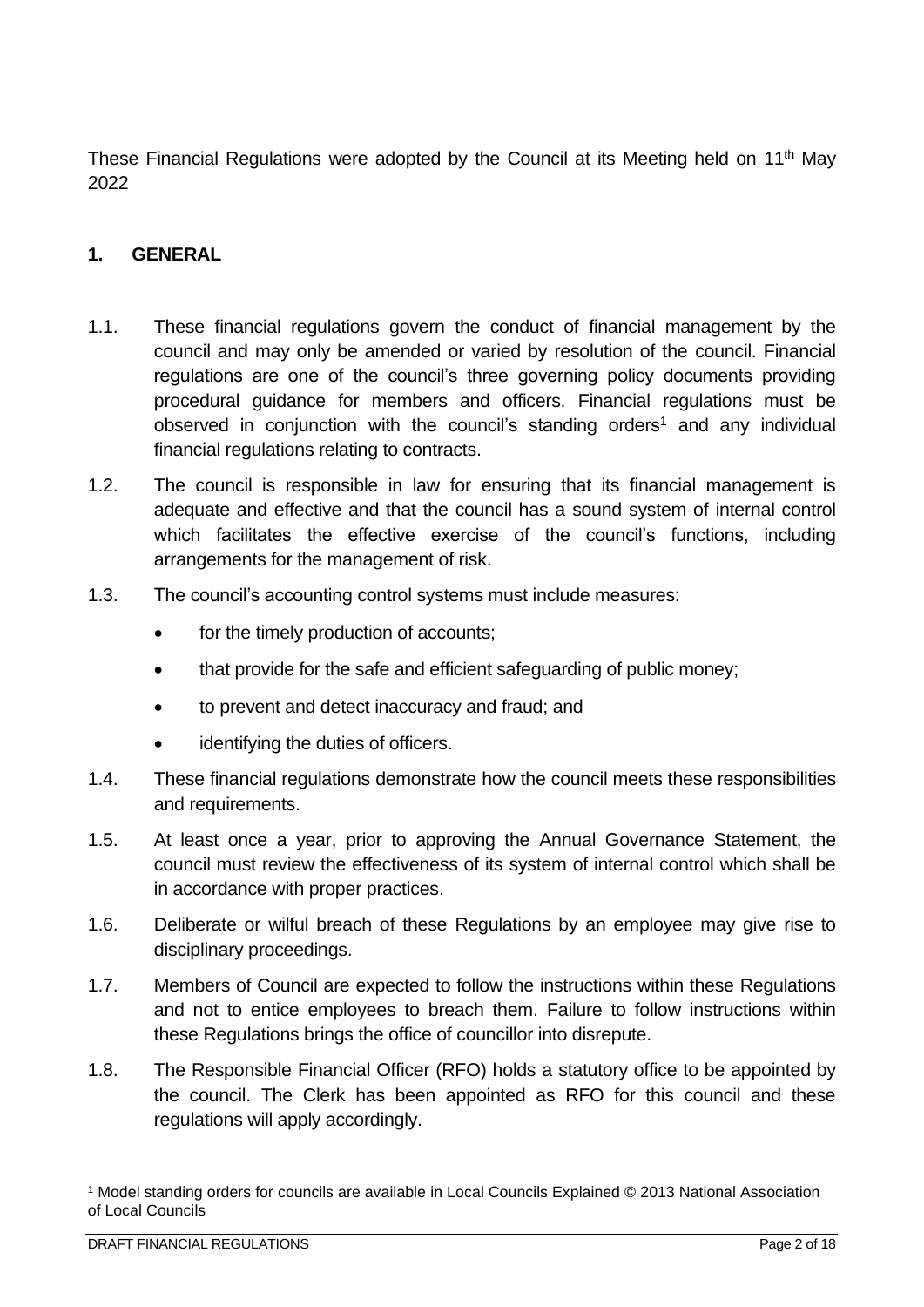- 1.9. The RFO;
	- acts under the policy direction of the council;
	- administers the council's financial affairs in accordance with all Acts, Regulations and proper practices;
	- determines on behalf of the council its accounting records and accounting control systems;
	- ensures the accounting control systems are observed;
	- maintains the accounting records of the council up to date in accordance with proper practices;
	- assists the council to secure economy, efficiency and effectiveness in the use of its resources; and
	- produces financial management information as required by the council.
- 1.10. The accounting records determined by the RFO shall be sufficient to show and explain the council's transactions and to enable the RFO to ensure that any income and expenditure account and statement of balances, or record of receipts and payments and additional information, as the case may be, or management information prepared for the council from time to time comply with the Accounts and Audit Regulations.
- 1.11. The accounting records determined by the RFO shall in particular contain:
	- entries from day to day of all sums of money received and expended by the council and the matters to which the income and expenditure or receipts and payments account relate;
	- a record of the assets and liabilities of the council; and
	- wherever relevant, a record of the council's income and expenditure in relation to claims made, or to be made, for any contribution, grant or subsidy.
- 1.12. The accounting control systems determined by the RFO shall include:
	- procedures to ensure that the financial transactions of the council are recorded as soon as reasonably practicable and as accurately and reasonably as possible;
	- procedures to enable the prevention and detection of inaccuracies and fraud and the ability to reconstruct any lost records;
	- identification of the duties of officers dealing with financial transactions and division of responsibilities of those officers in relation to significant transactions;
	- procedures to ensure that uncollectable amounts, including any bad debts are not submitted to the council for approval to be written off except with the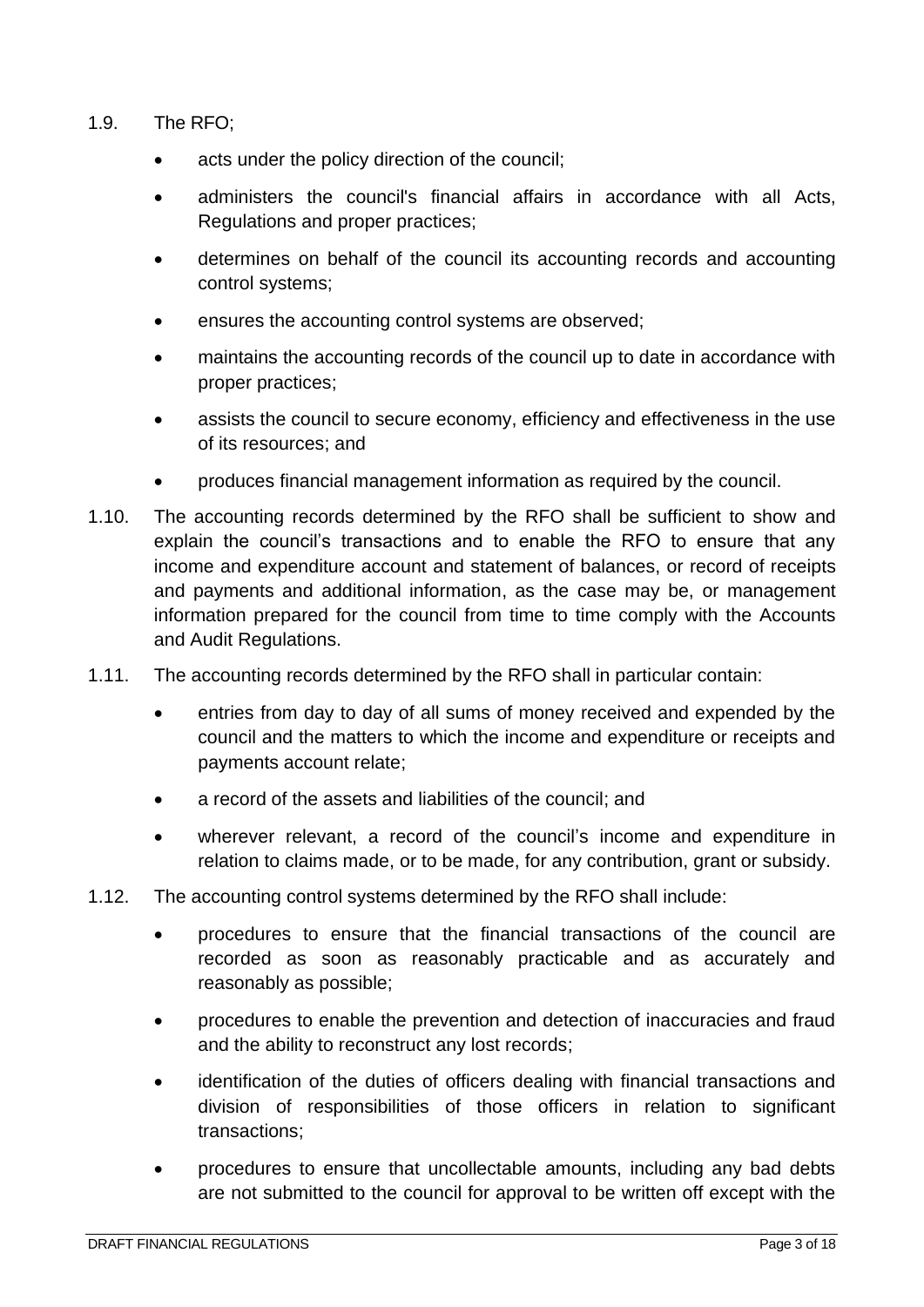approval of the RFO and that the approvals are shown in the accounting records; and

- measures to ensure that risk is properly managed.
- 1.13. The council is not empowered by these Regulations or otherwise to delegate certain specified decisions. In particular any decision regarding:
	- setting the final budget or the precept (council tax requirement);
	- approving accounting statements;
	- approving an annual governance statement;
	- borrowing;
	- writing off bad debts:
	- declaring eligibility for the General Power of Competence; and
	- addressing recommendations in any report from the internal or external auditors,

shall be a matter for the full council only.

- 1.14. In addition the council must:
	- determine and keep under regular review the bank mandate for all council bank accounts;
	- approve any grant or a single commitment; and
	- in respect of the annual salary for any employee have regard to recommendations about annual salaries of employees made by the relevant committee in accordance with its terms of reference.
- 1.15. In these financial regulations, references to the Accounts and Audit Regulations or 'the regulations' shall mean the regulations issued under the provisions of section 27 of the Audit Commission Act 1998, or any superseding legislation, and then in force unless otherwise specified.

In these financial regulations the term 'proper practice' or 'proper practices' shall refer to guidance issued in *Governance and Accountability for Local Councils - a Practitioners' Guide (England)* issued by the Joint Practitioners Advisory Group (JPAG), available from the websites of NALC and the Society for Local Council Clerks (SLCC).

#### <span id="page-3-0"></span>**2. ACCOUNTING AND AUDIT (INTERNAL AND EXTERNAL)**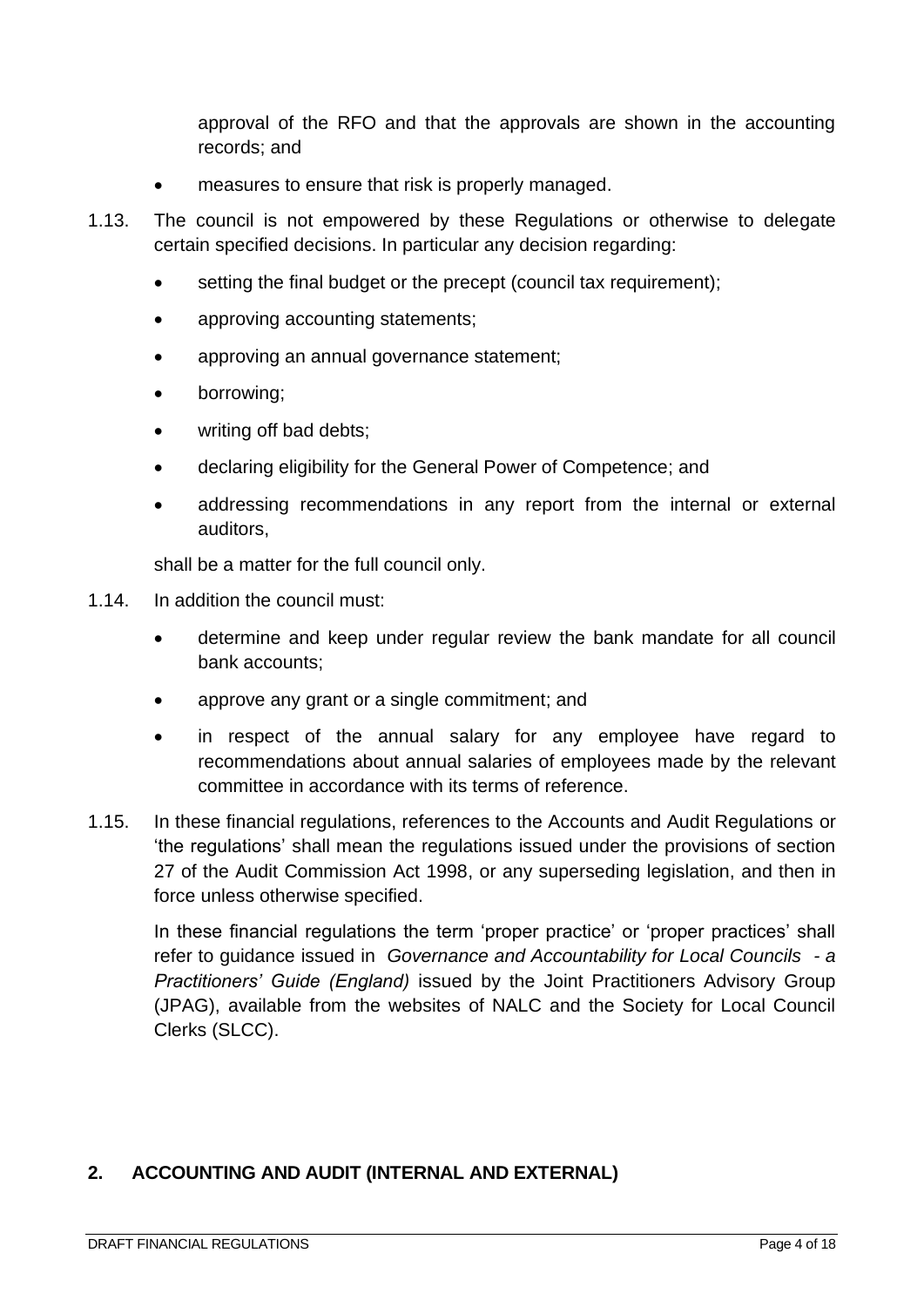- 2.1. All accounting procedures and financial records of the council shall be determined by the RFO in accordance with the Accounts and Audit Regulations, appropriate guidance and proper practices.
- 2.2. On a regular basis, at least once in each quarter, and at each financial year end, a member other than the Chairman [or a cheque signatory] shall be appointed to verify bank reconciliations (for all accounts) produced by the RFO. The member shall sign the reconciliations and the original bank statements (or similar document) as evidence of verification. This activity shall on conclusion be reported, including any exceptions, to and noted by the council.
- 2.3. The RFO shall complete the annual statement of accounts, annual report, and any related documents of the council contained in the Annual Return (as specified in proper practices) as soon as practicable after the end of the financial year and having certified the accounts shall submit them and report thereon to the council within the timescales set by the Accounts and Audit Regulations.
- 2.4. The council shall ensure that there is an adequate and effective system of internal audit of its accounting records, and of its system of internal control in accordance with proper practices. Any officer or member of the council shall make available such documents and records as appear to the council to be necessary for the purpose of the audit and shall, as directed by the council, supply the RFO, internal auditor, or external auditor with such information and explanation as the council considers necessary for that purpose.
- 2.5. The internal auditor shall be appointed by and shall carry out the work in relation to internal controls required by the council in accordance with proper practices.
- 2.6. The internal auditor shall:
	- be competent and independent of the financial operations of the council;
	- report to council in writing, or in person, on a regular basis with a minimum of one annual written report during each financial year;
	- to demonstrate competence, objectivity and independence, be free from any actual or perceived conflicts of interest, including those arising from family relationships; and
	- have no involvement in the financial decision making, management or control of the council.
- 2.7. Internal or external auditors may not under any circumstances:
	- perform any operational duties for the council;
	- initiate or approve accounting transactions; or
	- direct the activities of any council employee, except to the extent that such employees have been appropriately assigned to assist the internal auditor.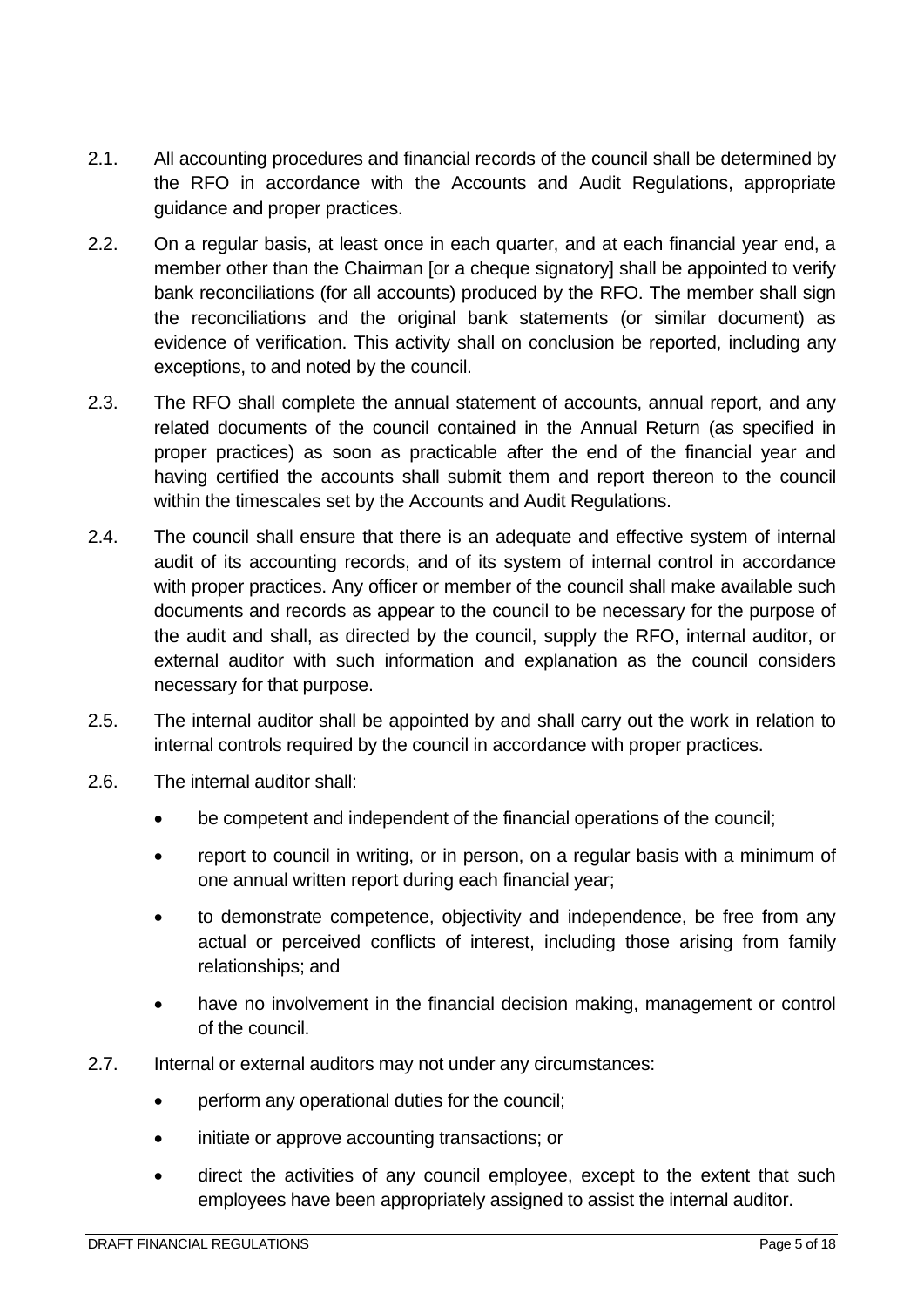- 2.8. For the avoidance of doubt, in relation to internal audit the terms 'independent' and 'independence' shall have the same meaning as is described in proper practices.
- 2.9. The RFO shall make arrangements for the exercise of electors' rights in relation to the accounts including the opportunity to inspect the accounts, books, and vouchers and display or publish any notices and statements of account required by Audit Commission Act 1998, or any superseding legislation, and the Accounts and Audit Regulations.
- 2.10. The RFO shall, without undue delay, bring to the attention of all councillors any correspondence or report from internal or external auditors.

## <span id="page-5-0"></span>**3. ANNUAL ESTIMATES (BUDGET) AND FORWARD PLANNING**

- 3.1. Each committee (if any) shall review its three year forecast of revenue and capital receipts and payments. Having regard to the forecast, it shall thereafter formulate and submit proposals for the following financial year to the council not later than the end of November each year including any proposals for revising the forecast].
- 3.2. The RFO must each year, by no later than December, prepare detailed estimates of all receipts and payments including the use of reserves and all sources of funding for the following financial year in the form of a budget to be considered by the council.
- 3.3. The council shall consider annual budget proposals in relation to the council's three year forecast of revenue and capital receipts and payments including recommendations for the use of reserves and sources of funding and update the forecast accordingly.
- 3.4. The council shall fix the precept (council tax requirement), and relevant basic amount of council tax to be levied for the ensuing financial year not later than by the end of January each year. The RFO shall issue the precept to the billing authority and shall supply each member with a copy of the approved annual budget.
- 3.5. The approved annual budget shall form the basis of financial control for the ensuing year.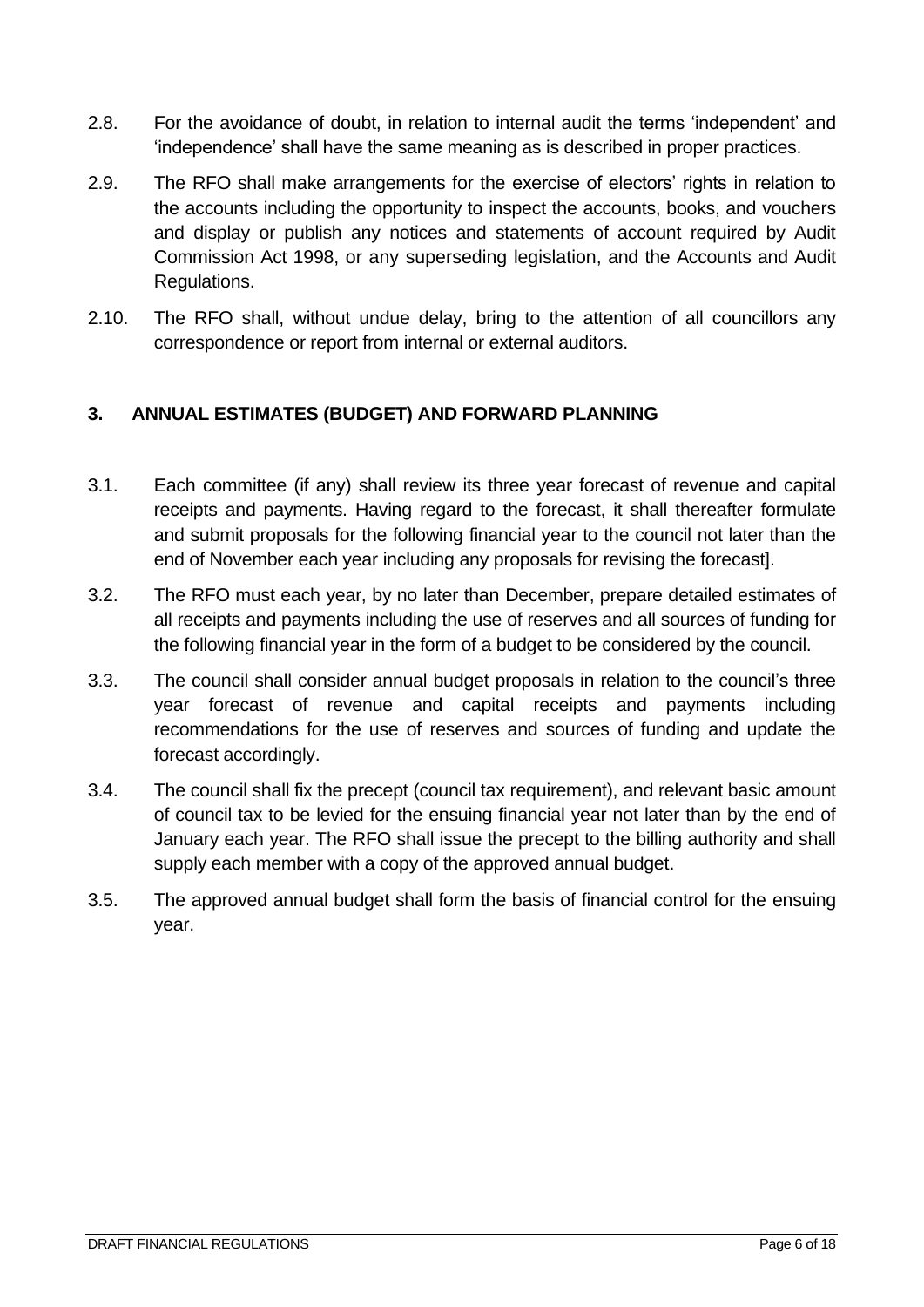## <span id="page-6-0"></span>**4. BUDGETARY CONTROL AND AUTHORITY TO SPEND**

- 4.1. Expenditure on revenue items may be authorised up to the amounts included for that class of expenditure in the approved budget. This authority is to be determined by:
	- the council for all items over £500;
	- the Clerk, in conjunction with Chairman of Council or Chairman of the appropriate committee, for any items below £500.
	- The Clerk, in conjunction with the Chairman of the Council and one other Councillor, for any remedial work to trees or structures on Parish Council land deemed essential to prevent death or injury to members of the public. All such expenditure will be reported to the full Council at the earliest possible opportunity.

Such authority is to be evidenced by a minute or by an authorisation slip duly signed by the Clerk, and where necessary also by the appropriate Chairman.

Contracts may not be disaggregated to avoid controls imposed by these regulations.

- 4.2. No expenditure may be authorised that will exceed the amount provided in the revenue budget for that class of expenditure other than by resolution of the council, or duly delegated committee. During the budget year and with the approval of council having considered fully the implications for public services, unspent and available amounts may be moved to other budget headings or to an earmarked reserve as appropriate ('virement').
- 4.3. Unspent provisions in the revenue or capital budgets for completed projects shall not be carried forward to a subsequent year.
- 4.4. The salary budgets are to be reviewed at least annually in October for the following financial year and such review shall be evidenced by a hard copy schedule signed by the Clerk and the Chairman of Council or relevant committee. The RFO will inform committees of any changes impacting on their budget requirement for the coming year in good time.
- 4.5. In cases of extreme risk to the delivery of council services, the clerk may authorise revenue expenditure on behalf of the council which in the clerk's judgement it is necessary to carry out. Such expenditure includes repair, replacement or other work, whether or not there is any budgetary provision for the expenditure, subject to a limit of £500. The Clerk shall report such action to the chairman as soon as possible and to the council as soon as practicable thereafter.
- 4.6. No expenditure shall be authorised in relation to any capital project and no contract entered into or tender accepted involving capital expenditure unless the council is satisfied that the necessary funds are available and the requisite borrowing approval has been obtained.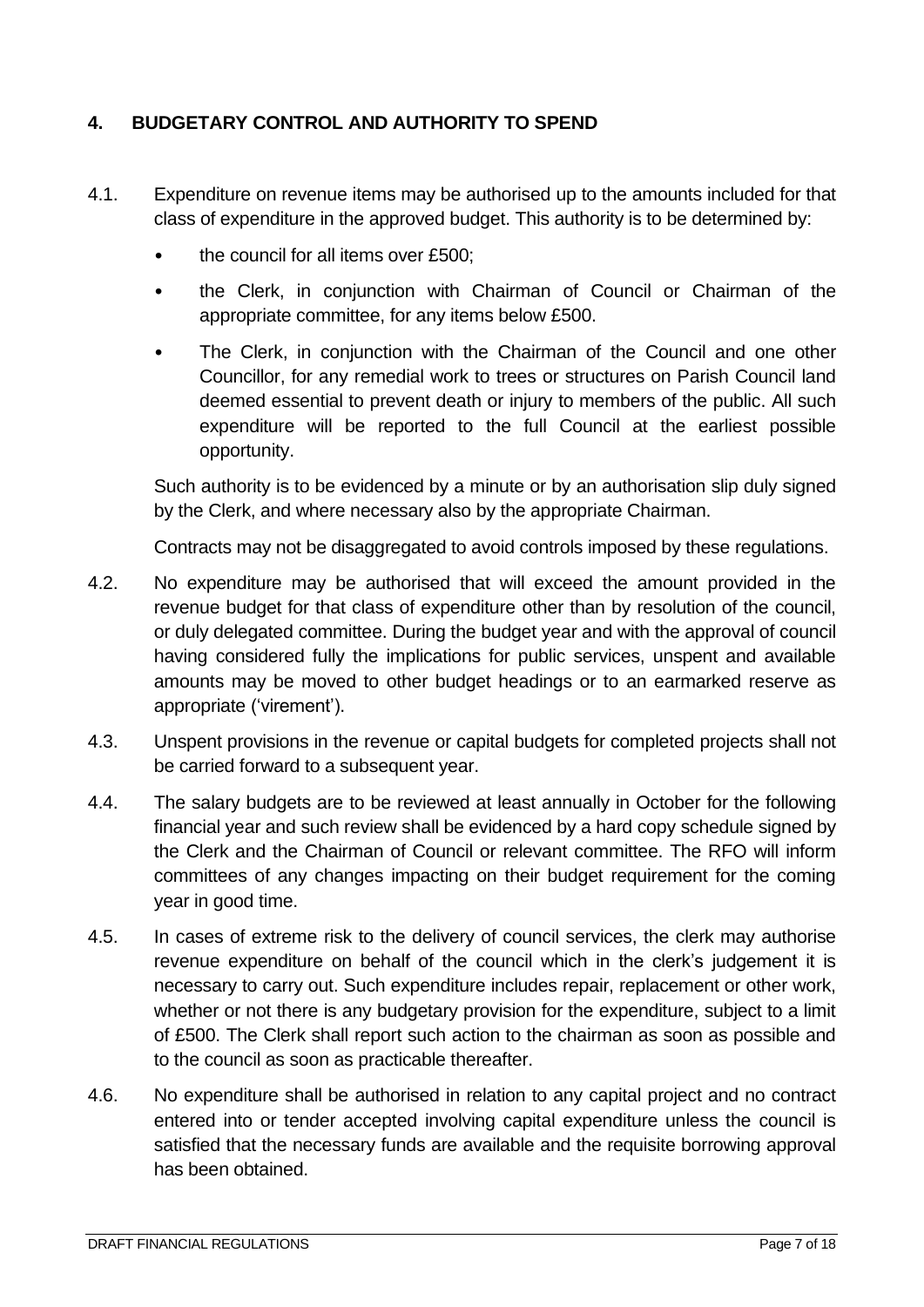- 4.7. All capital works shall be administered in accordance with the council's standing orders and financial regulations relating to contracts.
- 4.8. The RFO shall regularly provide the council with a statement of receipts and payments to date under each head of the budgets, comparing actual expenditure to the appropriate date against that planned as shown in the budget. These statements are to be prepared at least at the end of each financial quarter and shall show explanations of material variances. For this purpose "material" shall be in excess of £100 or 15% of the budget.
- 4.9. Changes in earmarked reserves shall be approved by council as part of the budgetary control process.

## <span id="page-7-0"></span>**5. BANKING ARRANGEMENTS AND AUTHORISATION OF PAYMENTS**

- 5.1. The council's banking arrangements, including the bank mandate, shall be made by the RFO and approved by the council; banking arrangements may not be delegated to a committee. They shall be regularly reviewed for safety and efficiency.
- 5.2. The RFO shall prepare a schedule of payments requiring authorisation, forming part of the Agenda for the Meeting and, together with the relevant invoices, present the schedule to council. The council shall review the schedule for compliance and, having satisfied itself shall authorise payment by a resolution of the council. The approved schedule shall be ruled off and initialled by the Chairman of the Meeting. A detailed list of all payments shall be disclosed within or as an attachment to the minutes of the meeting at which payment was authorised. Personal payments (including salaries, wages, expenses and any payment made in relation to the termination of a contract of employment) may be summarised to remove public access to any personal information.
- 5.3. All invoices for payment shall be examined, verified and certified by the RFO to confirm that the work, goods or services to which each invoice relates has been received, carried out, examined and represents expenditure previously approved by the council.
- 5.4. The RFO shall examine invoices for arithmetical accuracy and analyse them to the appropriate expenditure heading. The RFO shall take all steps to pay all invoices submitted, and which are in order, at the next available council meeting.
- 5.5. The Clerk and RFO shall have delegated authority to authorise the payment of items only in the following circumstances:
	- a) If a payment is necessary to avoid a charge to interest under the Late Payment of Commercial Debts (Interest) Act 1998, and the due date for payment is before the next scheduled Meeting of council, where the Clerk and RFO certify that there is no dispute or other reason to delay payment, provided that a list of such payments shall be submitted to the next appropriate meeting of council.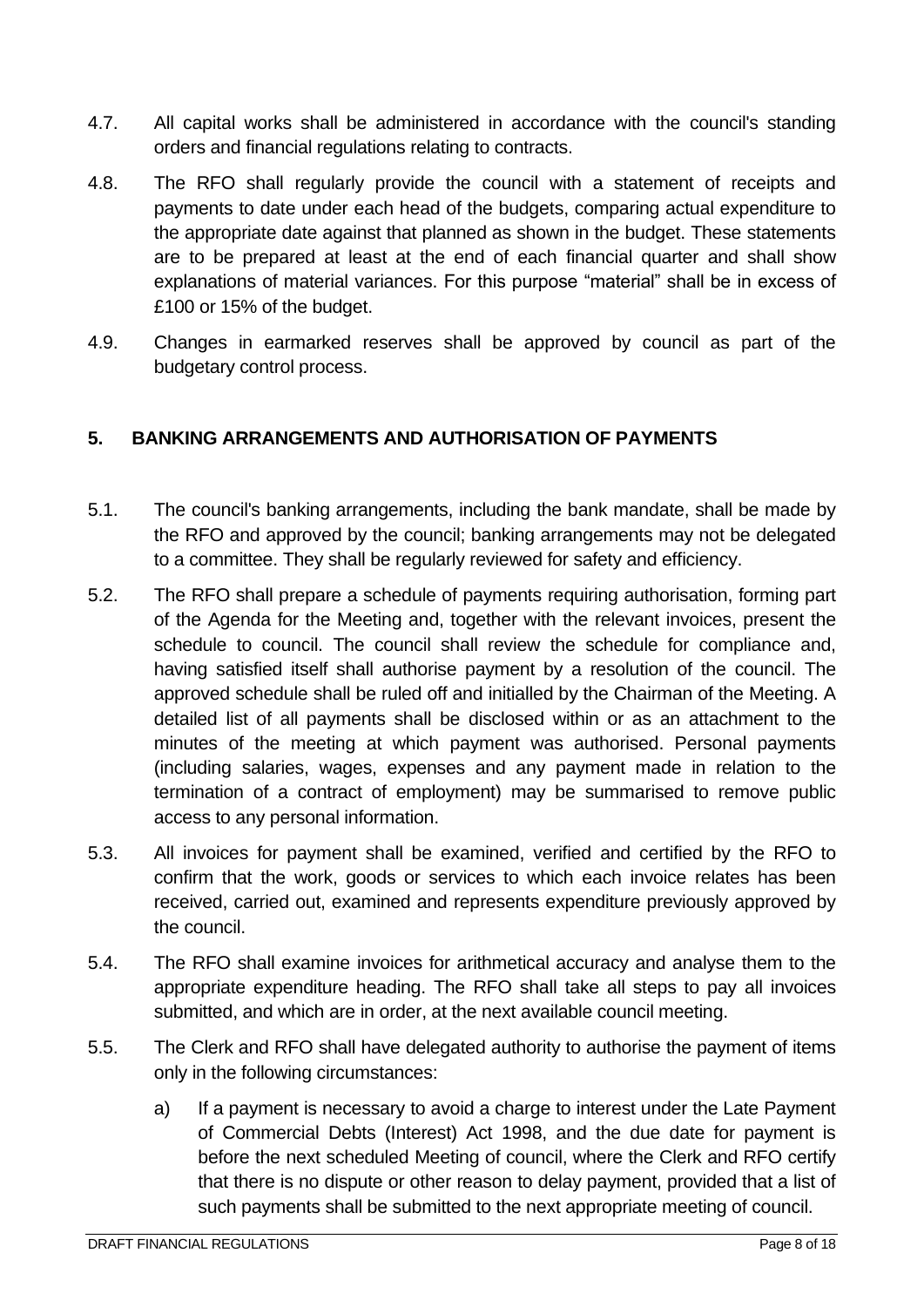- b) An expenditure item authorised under 5.6 below (continuing contracts and obligations) provided that a list of such payments shall be submitted to the next appropriate meeting of council [or finance committee]; or
- c) fund transfers within the council's banking arrangements up to the sum of £5,000, provided that a list of such payments shall be submitted to the next appropriate meeting of council.
- 5.6. For each financial year the Clerk and RFO shall draw up a list of due payments which arise on a regular basis as the result of a continuing contract, statutory duty, or obligation (such as but not exclusively) Salaries, PAYE and NI, Superannuation Fund and regular maintenance contracts and the like for which council may authorise payment for the year provided that the requirements of regulation 4.1 (Budgetary Controls) are adhered to, provided also that a list of such payments shall be submitted to the next appropriate meeting of council.
- 5.7. A record of regular payments made under 5.6 above shall be drawn up and be signed by two members on each and every occasion when payment is authorised thus controlling the risk of duplicated payments being authorised and / or made.
- 5.8. In respect of grants a duly authorised committee shall approve expenditure within any limits set by council and in accordance with any policy statement approved by council. Any Revenue or Capital Grant in excess of £5,000 shall before payment, be subject to ratification by resolution of the council.
- 5.9. Members are subject to the Code of Conduct that has been adopted by the council and shall comply with the Code and Standing Orders when a decision to authorise or instruct payment is made in respect of a matter in which they have a disclosable pecuniary or other interest, unless a dispensation has been granted.
- 5.10. The council will aim to rotate the duties of members in these Regulations so that onerous duties are shared out as evenly as possible over time.
- 5.11. Any changes in the recorded details of suppliers, such as bank account records, shall be approved in writing by a Member.

# <span id="page-8-0"></span>**6. INSTRUCTIONS FOR THE MAKING OF PAYMENTS**

- 6.1. The council will make safe and efficient arrangements for the making of its payments.
- 6.2. Following authorisation under Financial Regulation 5 above, the council, a duly delegated committee or, if so delegated, the Clerk or RFO shall give instruction that a payment shall be made.
- 6.3. All payments shall be effected by cheque or other instructions to the council's bankers, or otherwise, in accordance with a resolution of council.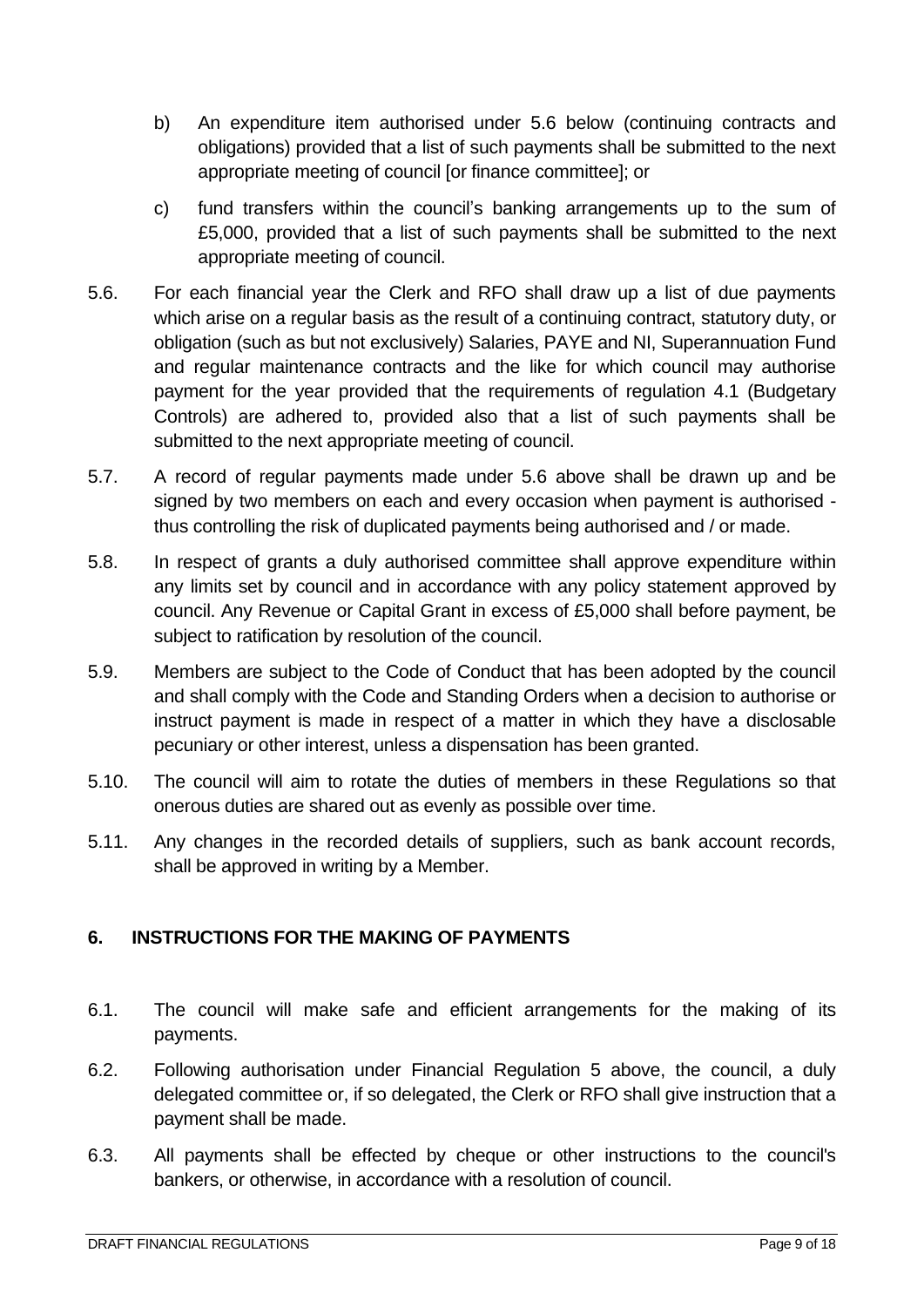- 6.4. Cheques or orders for payment drawn on the bank account in accordance with the schedule as presented to council or committee shall be signed by two members of council, in accordance with a resolution instructing that payment. A member who is a bank signatory, having a connection by virtue of family or business relationships with the beneficiary of a payment, should not, under normal circumstances, be a signatory to the payment in question.
- 6.5. To indicate agreement of the details shown on the cheque or order for payment with the counterfoil and the invoice or similar documentation, the signatories shall each also initial the cheque counterfoil.
- 6.6. Cheques or orders for payment shall not normally be presented for signature other than at a council or committee meeting (including immediately before or after such a meeting). Any signatures obtained away from such meetings shall be reported to the council at the next convenient meeting.
- 6.7. If thought appropriate by the council, payment for utility supplies (energy, telephone and water) and any National Non-Domestic Rates may be made by variable direct debit provided that the instructions are signed by two members and any payments are reported to council as made. The approval of the use of a variable direct debit shall be renewed by resolution of the council at least every two years.
- 6.8. If thought appropriate by the council, payment for certain items (principally salaries) may be made by banker's standing order provided that the instructions are signed, or otherwise evidenced by two members are retained and any payments are reported to council as made. The approval of the use of a banker's standing order shall be renewed by resolution of the council at least every two years.
- 6.9. If thought appropriate by the council, payment for certain items may be made by BACS or CHAPS methods provided that the instructions for each payment are signed, or otherwise evidenced, by two authorised bank signatories, are retained and any payments are reported to council as made. The approval of the use of BACS or CHAPS shall be renewed by resolution of the council at least every two years.
- 6.10. If thought appropriate by the council payment for certain items may be made by internet banking transfer provided evidence is retained showing which members approved the payment.
- 6.11. Where a computer requires use of a personal identification number (PIN) or other password(s), for access to the council's records on that computer, a note shall be made of the PIN and Passwords and shall be handed to and retained by the Chairman of Council in a sealed dated envelope. This envelope may not be opened other than in the presence of two other councillors. After the envelope has been opened, in any circumstances, the PIN and / or passwords shall be changed as soon as practicable. The fact that the sealed envelope has been opened, in whatever circumstances, shall be reported to all members immediately and formally to the next available meeting of the council. This will not be required for a member's personal computer used only for remote authorisation of bank payments.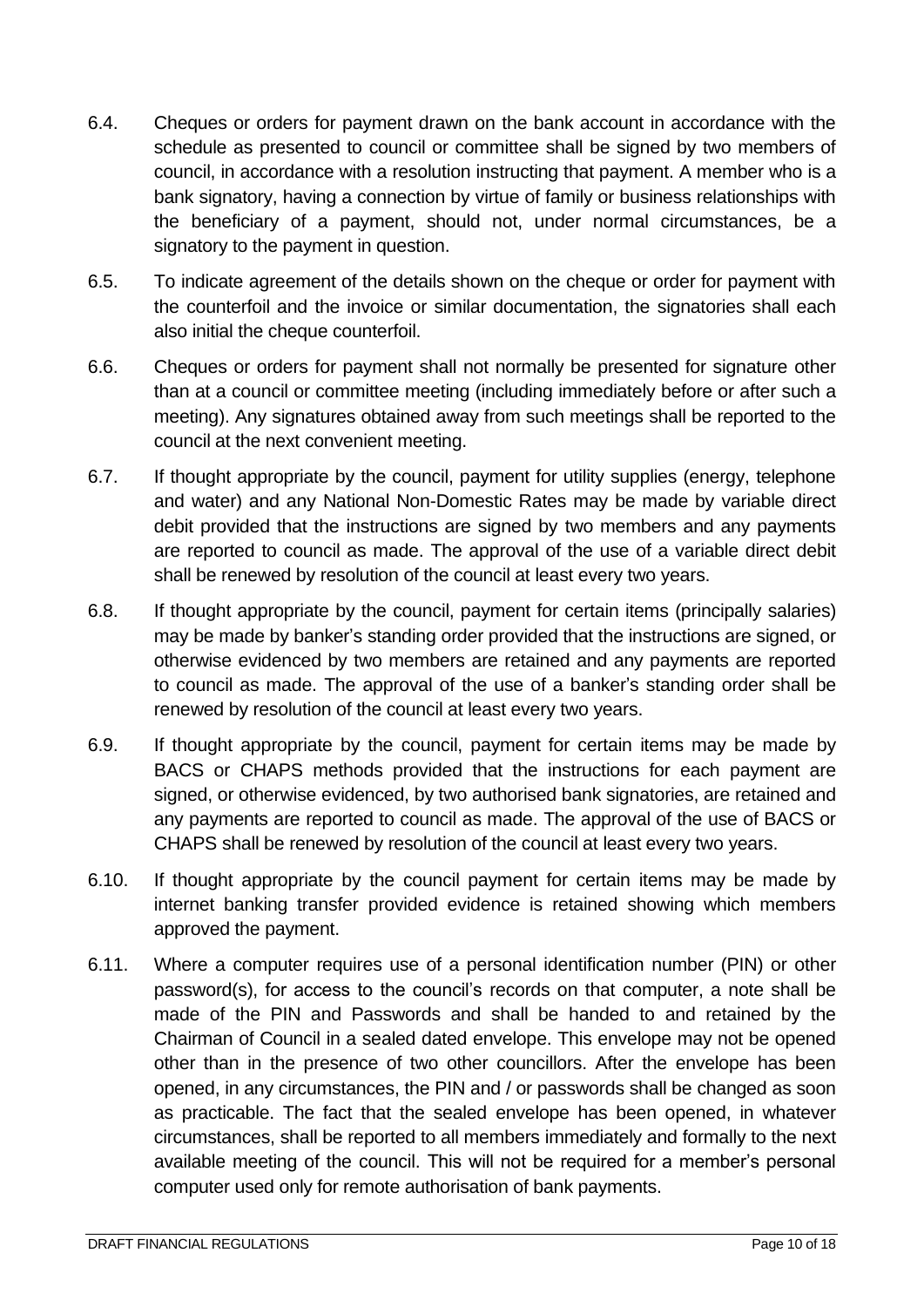- 6.12. No employee or councillor shall disclose any PIN or password, relevant to the working of the council or its bank accounts, to any person not authorised in writing by the council or a duly delegated committee.
- 6.13. Regular back-up copies of the records on any computer shall be made and shall be stored securely away from the computer in question, and preferably off site.
- 6.14. The council, and any members using computers for the council's financial business, shall ensure that anti-virus, anti-spyware and firewall software with automatic updates, together with a high level of security, is used.
- 6.15. Where internet banking arrangements are made with any bank, the Clerk shall be appointed as the Service Administrator. The bank mandate approved by the council shall identify a number of councillors who will be authorised to approve transactions on those accounts. The bank mandate will state clearly the amounts of payments that can be instructed by the use of the Service Administrator alone, or by the Service Administrator with a stated number of approvals.
- 6.16. Access to any internet banking accounts will be directly to the access page (which may be saved under "favourites"), and not through a search engine or e-mail link. Remembered or saved passwords facilities must not be used on any computer used for council banking work. Breach of this Regulation will be treated as a very serious matter under these regulations.
- 6.17. Changes to account details for suppliers, which are used for internet banking may only be changed on written hard copy notification by the supplier and supported by hard copy authority for change signed by the Clerk and a member. A programme of regular checks of standing data with suppliers will be followed.
- 6.18. Any Debit Card issued for use will be specifically restricted to the Clerk and will also be restricted to a single transaction maximum value of £500 unless authorised by council or finance committee in writing before any order is placed.
- 6.19. A pre-paid debit card may be issued to employees with varying limits. These limits will be set by the council. Transactions and purchases made will be reported to the council and authority for topping-up shall be at the discretion of the council.
- 6.20. Any corporate credit card or trade card account opened by the council will be specifically restricted to use by the Clerk [and RFO] and shall be subject to automatic payment in full at each month-end. Personal credit or debit cards of members or staff shall not be used under any circumstances.
- 6.21. The council will not maintain any form of cash float. All cash received must be banked intact. Any payments made in cash by the Clerk [or RFO] (for example for postage or minor stationery items) shall be refunded on a regular basis, at least quarterly.

#### <span id="page-10-0"></span>**7. PAYMENT OF SALARIES**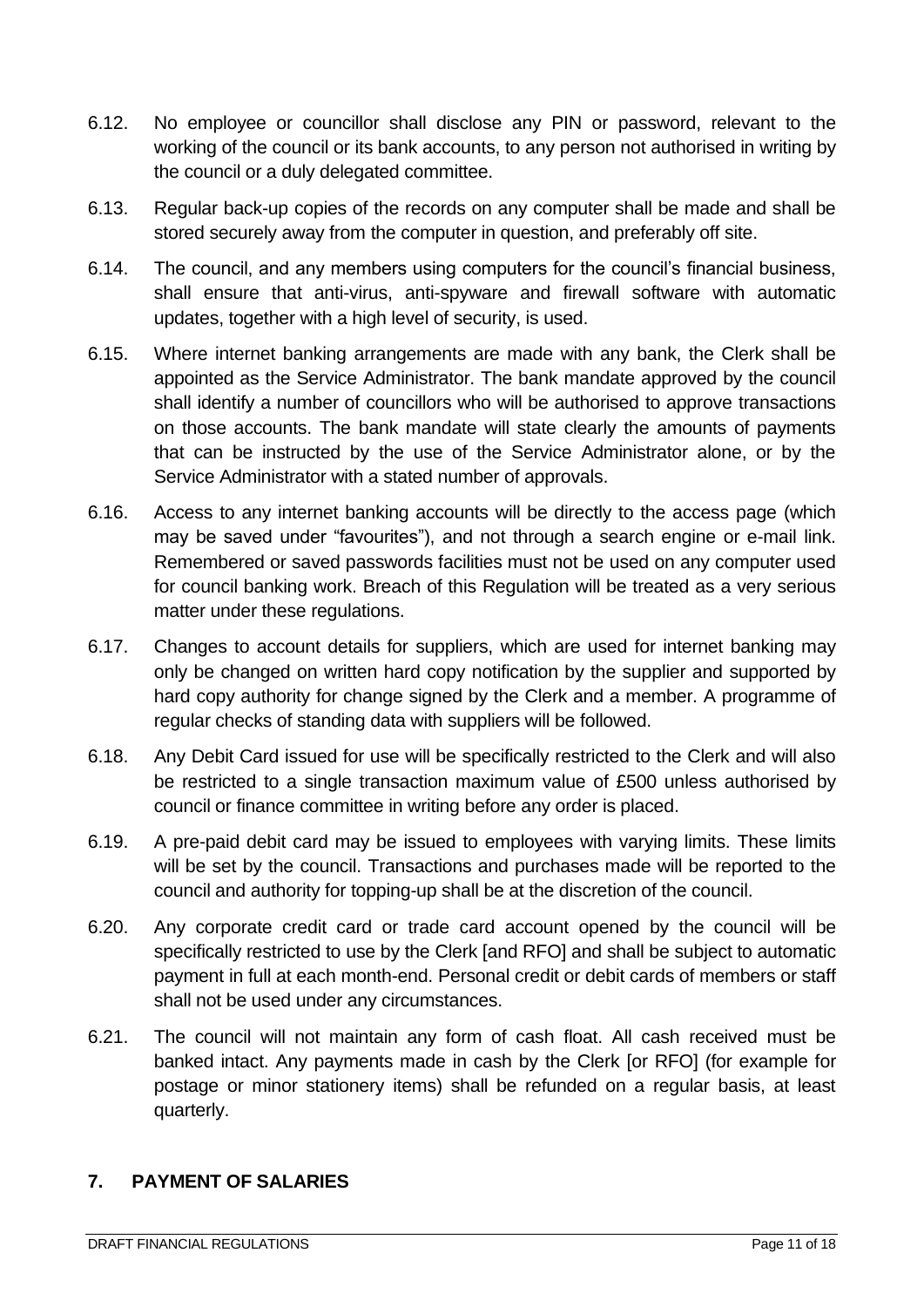- 7.1. As an employer, the council shall make arrangements to meet fully the statutory requirements placed on all employers by PAYE and National Insurance legislation. The payment of all salaries shall be made in accordance with payroll records and the rules of PAYE and National Insurance currently operating, and salary rates shall be as agreed by council, or duly delegated committee.
- 7.2. Payment of salaries and payment of deductions from salary such as may be required to be made for tax, national insurance and pension contributions, or similar statutory or discretionary deductions must be made in accordance with the payroll records and on the appropriate dates stipulated in employment contracts, provided that each payment is reported to the next available council meeting, as set out in these regulations above.
- 7.3. No changes shall be made to any employee's pay, emoluments, or terms and conditions of employment without the prior consent of the council.
- 7.4. Each and every payment to employees of net salary and to the appropriate creditor of the statutory and discretionary deductions shall be recorded in a separate confidential record (confidential cash book). This confidential record is not open to inspection or review (under the Freedom of Information Act 2000 or otherwise) other than:
	- a) by any councillor who can demonstrate a need to know;
	- b) by the internal auditor;
	- c) by the external auditor; or
	- d) by any person authorised under Audit Commission Act 1998, or any superseding legislation.
- 7.5. The total of such payments in each calendar month shall be reported with all other payments as made as may be required under these Financial Regulations, to ensure that only payments due for the period have actually been paid.
- 7.6. An effective system of personal performance management should be maintained for the senior officers.
- 7.7. Any termination payments shall be supported by a clear business case and reported to the council. Termination payments shall only be authorised by council.
- 7.8. Before employing interim staff the council must consider a full business case.

#### <span id="page-11-0"></span>**8. LOANS AND INVESTMENTS**

8.1. All borrowings shall be effected in the name of the council, after obtaining any necessary borrowing approval. Any application for borrowing approval shall be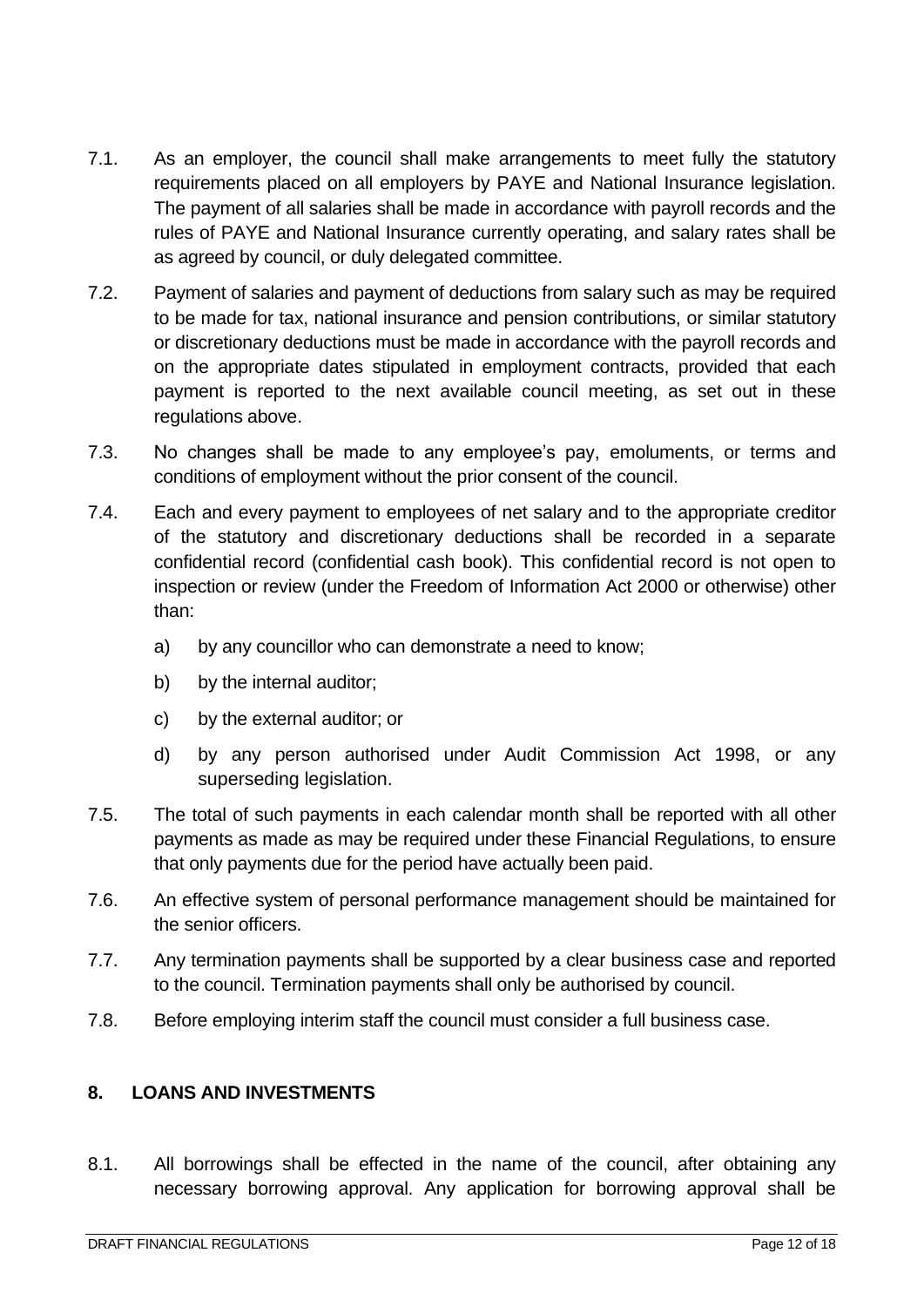approved by Council as to terms and purpose. The application for borrowing approval, and subsequent arrangements for the loan shall only be approved by full council.

- 8.2. Any financial arrangement which does not require formal borrowing approval from the Secretary of State/Welsh Assembly Government (such as Hire Purchase or Leasing of tangible assets) shall be subject to approval by the full council. In each case a report in writing shall be provided to council in respect of value for money for the proposed transaction.
- 8.3. The council will arrange with the council's banks and investment providers for the sending of a copy of each statement of account to the Chairman of the council at the same time as one is issued to the Clerk or RFO.
- 8.4. All loans and investments shall be negotiated in the name of the council and shall be for a set period in accordance with council policy.
- 8.5. The council shall consider the need for an Investment Strategy and Policy which, if drawn up, shall be in accordance with relevant regulations, proper practices and guidance. Any Strategy and Policy shall be reviewed by the council at least annually.
- 8.6. All investments of money under the control of the council shall be in the name of the council.
- 8.7. All investment certificates and other documents relating thereto shall be retained in the custody of the RFO.
- 8.8. Payments in respect of short term or long term investments, including transfers between bank accounts held in the same bank, or branch, shall be made in accordance with Regulation 5 (Authorisation of payments) and Regulation 6 (Instructions for payments).

#### <span id="page-12-0"></span>**9. INCOME**

- 9.1. The collection of all sums due to the council shall be the responsibility of and under the supervision of the RFO.
- 9.2. Particulars of all charges to be made for work done, services rendered or goods supplied shall be agreed annually by the council, notified to the RFO and the RFO shall be responsible for the collection of all accounts due to the council.
- 9.3. The council will review all fees and charges at least annually, following a report of the Clerk.
- 9.4. Any sums found to be irrecoverable and any bad debts shall be reported to the council and shall be written off in the year.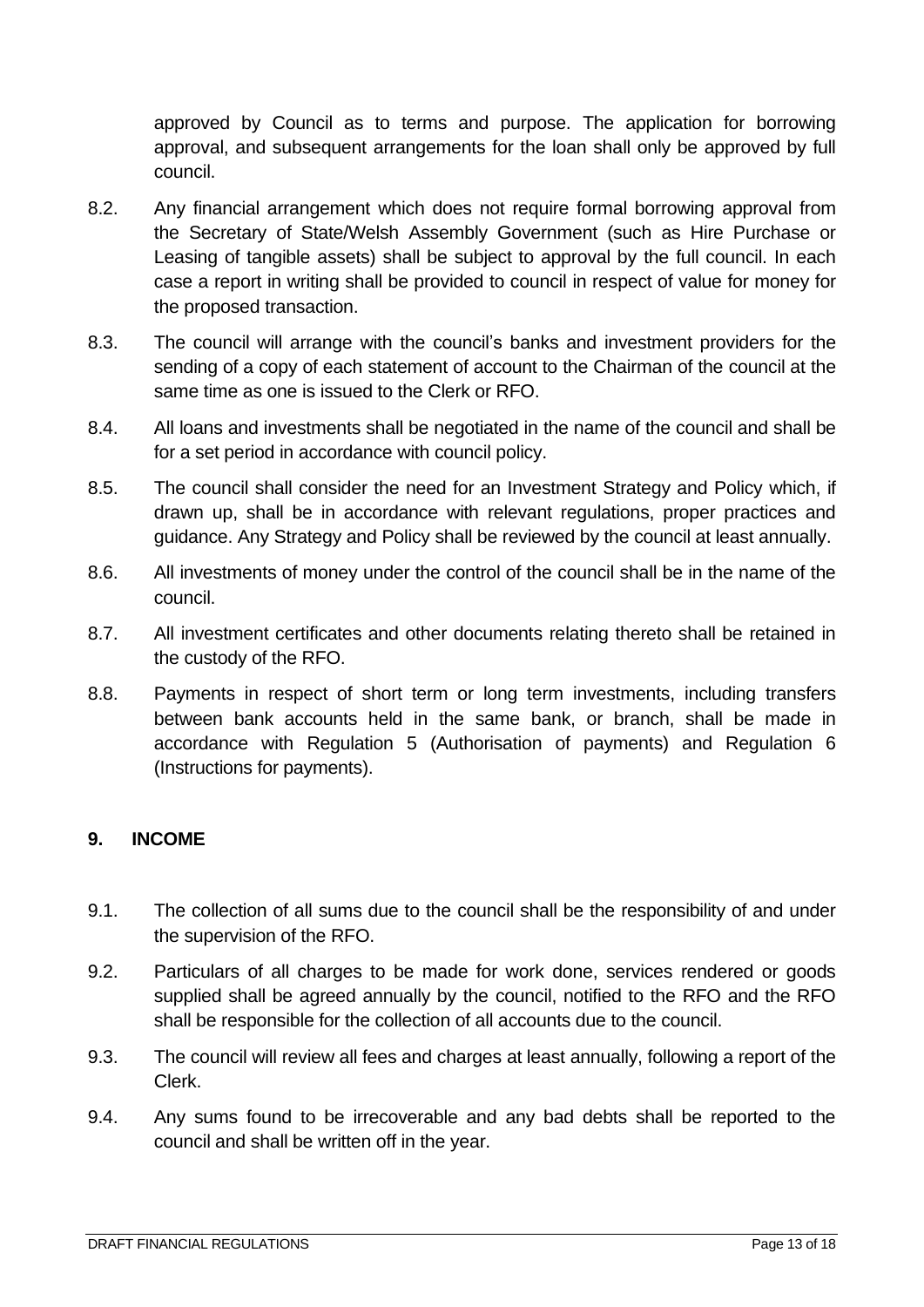- 9.5. All sums received on behalf of the council shall be banked intact as directed by the RFO. In all cases, all receipts shall be deposited with the council's bankers with such frequency as the RFO considers necessary.
- 9.6. The origin of each receipt shall be entered on the paying-in slip.
- 9.7. Personal cheques shall not be cashed out of money held on behalf of the council.
- 9.8. The RFO shall promptly complete any VAT Return that is required. Any repayment claim due in accordance with VAT Act 1994 section 33 shall be made at least annually coinciding with the financial year end.
- 9.9. Where any significant sums of cash are regularly received by the council, the RFO shall take such steps as are agreed by the council to ensure that more than one person is present when the cash is counted in the first instance, that there is a reconciliation to some form of control such as ticket issues, and that appropriate care is taken in the security and safety of individuals banking such cash.

## <span id="page-13-0"></span>**10. ORDERS FOR WORK, GOODS AND SERVICES**

- 10.1. An official order or letter shall be issued for all work, goods and services unless a formal contract is to be prepared or an official order would be inappropriate. Copies of orders shall be retained.
- 10.2. Order books shall be controlled by the RFO.
- 10.3. All members and officers are responsible for obtaining value for money at all times. An officer issuing an official order shall ensure as far as reasonable and practicable that the best available terms are obtained in respect of each transaction, usually by obtaining three or more quotations or estimates from appropriate suppliers, subject to any *de minimis* provisions in Regulation 11.1 below.
- 10.4. A member may not issue an official order or make any contract on behalf of the council.
- 10.5. The RFO shall verify the lawful nature of any proposed purchase before the issue of any order, and in the case of new or infrequent purchases or payments, the RFO shall ensure that the statutory authority shall be reported to the meeting at which the order is approved so that the minutes can record the power being used.

#### <span id="page-13-1"></span>**11. CONTRACTS**

11.1. Procedures as to contracts are laid down as follows: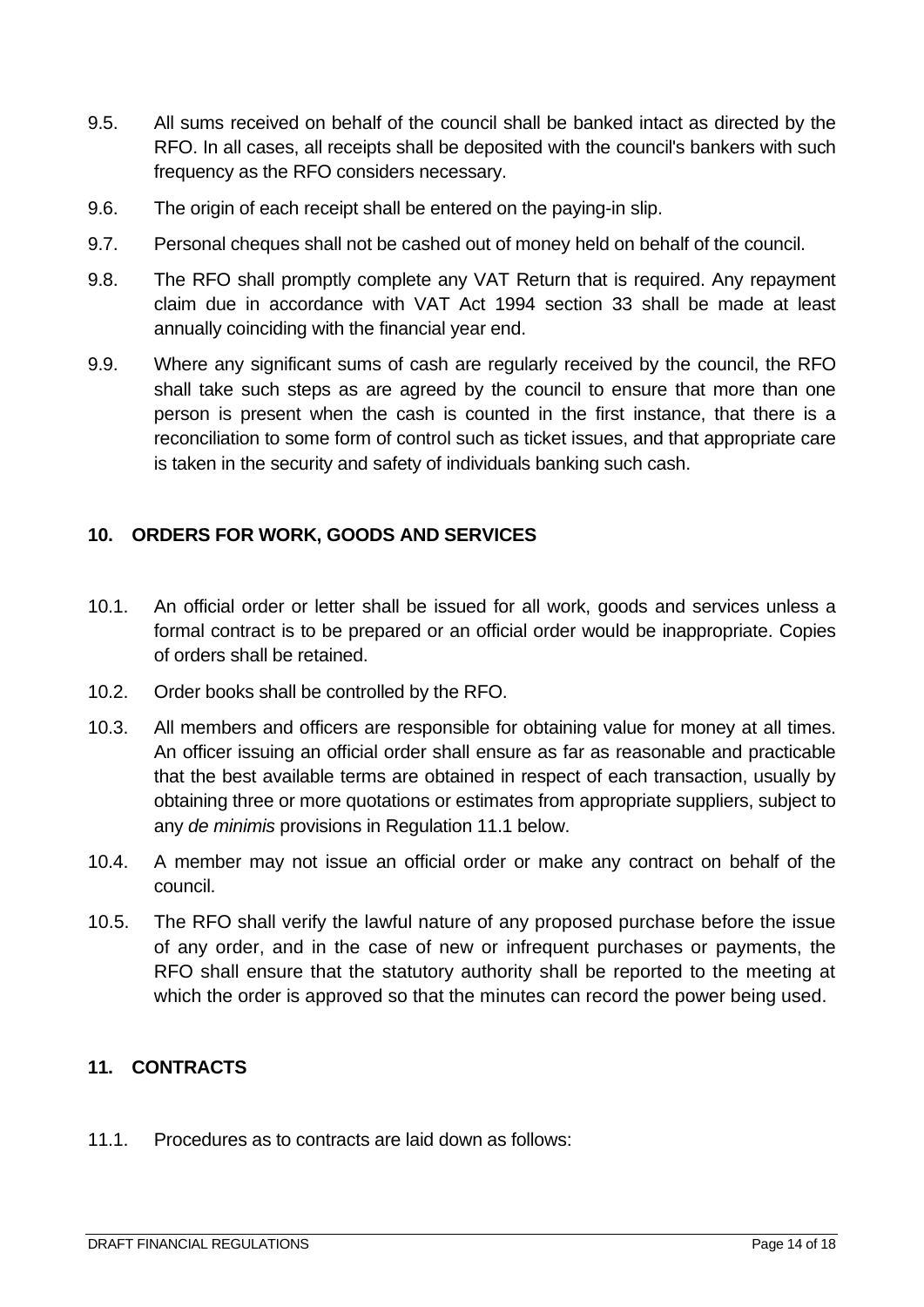- a. Every contract shall comply with these financial regulations, and no exceptions shall be made otherwise than in an emergency provided that this regulation need not apply to contracts which relate to items (i) to (vi) below:
	- i. for the supply of gas, electricity, water, sewerage and telephone services;
	- ii. for specialist services such as are provided by solicitors, accountants, surveyors and planning consultants;
	- iii. for work to be executed or goods or materials to be supplied which consist of repairs to or parts for existing machinery or equipment or plant;
	- iv. for work to be executed or goods or materials to be supplied which constitute an extension of an existing contract by the council;
	- v. for additional audit work of the external auditor up to an estimated value of £500 (in excess of this sum the Clerk and RFO shall act after consultation with the Chairman and Vice Chairman of council); and
	- vi. for goods or materials proposed to be purchased which are proprietary articles and / or are only sold at a fixed price.
- b. Where the council intends to procure or award a public supply contract, public service contract or public works contract as defined by The Public Contracts Regulations 2015 ("the Regulations") which is valued at £25,000 or more, the council shall comply with the relevant requirements of the Regulations<sup>2</sup>.
- c. The full requirements of The Regulations, as applicable, shall be followed in respect of the tendering and award of a public supply contract, public service contract or public works contract which exceed thresholds in The Regulations set by the Public Contracts Directive 2014/24/EU (which may change from time to time) $3$ .
- d. When applications are made to waive financial regulations relating to contracts to enable a price to be negotiated without competition the reason shall be embodied in a recommendation to the council.
- e. Such invitation to tender shall state the general nature of the intended contract and the Clerk shall obtain the necessary technical assistance to prepare a specification in appropriate cases. The invitation shall in addition state that tenders must be addressed to the Clerk in the ordinary course of post. Each tendering firm shall be supplied with a specifically marked envelope in which the tender is to be sealed and remain sealed until the prescribed date for opening tenders for that contract.

<sup>&</sup>lt;sup>2</sup> The Regulations require councils to use the Contracts Finder website to advertise contract opportunities, set out the procedures to be followed in awarding new contracts and to publicise the award of new contracts <sup>3</sup> Thresholds currently applicable are:

a. For public supply and public service contracts 209,000 Euros (£164,176)

b. For public works contracts 5,225,000 Euros (£4,104,394)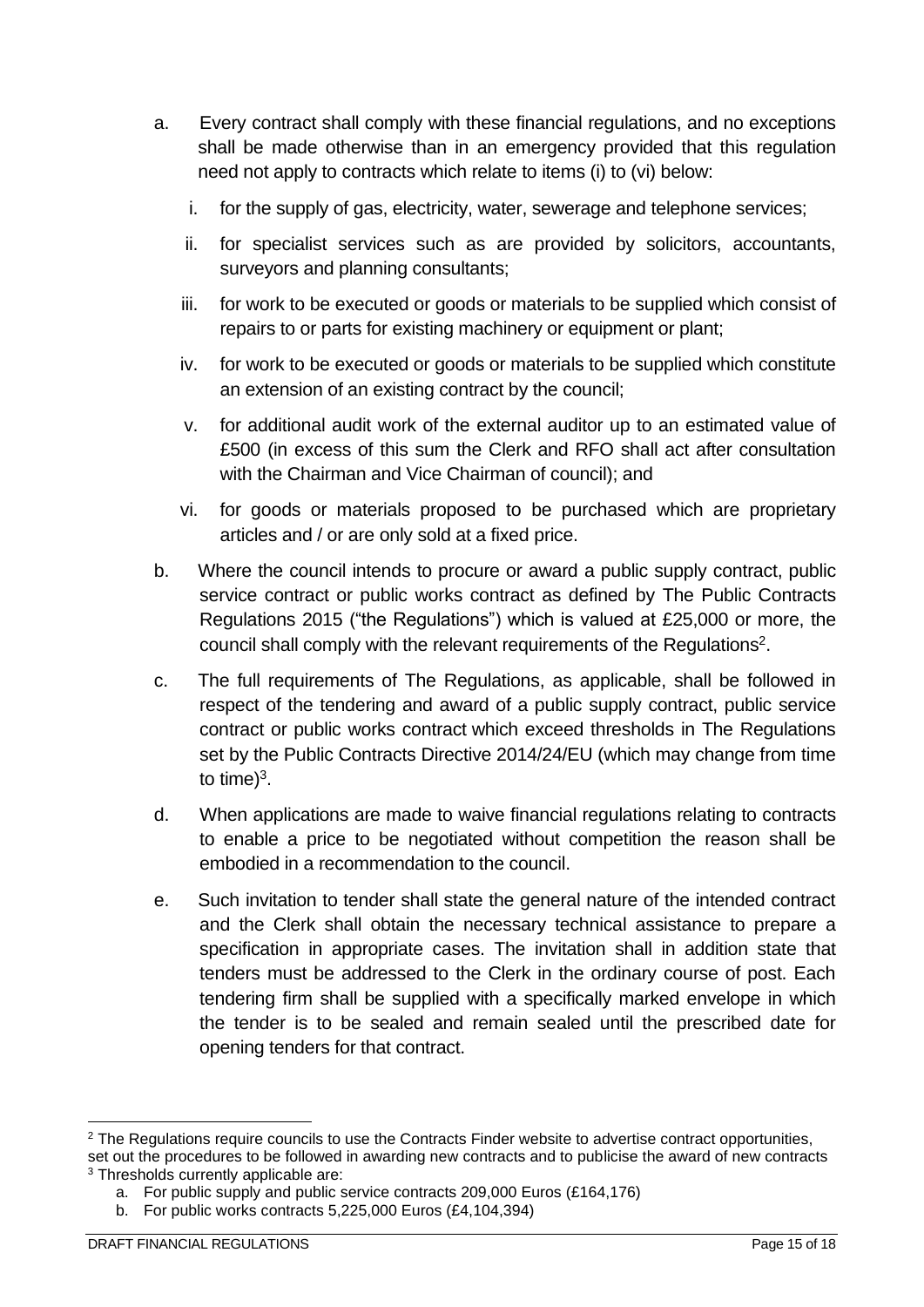- f. All sealed tenders shall be opened at the same time on the prescribed date by the Clerk in the presence of at least one member of council.
- g. Any invitation to tender issued under this regulation shall be subject to Standing Orders 18 and shall refer to the terms of the Bribery Act 2010.
- h. When it is to enter into a contract of less than £25,000 in value for the supply of goods or materials or for the execution of works or specialist services other than such goods, materials, works or specialist services as are excepted as set out in paragraph (a) the Clerk or RFO shall obtain 3 quotations (priced descriptions of the proposed supply); where the value is below [£3,000] and above [£100] the Clerk or RFO shall strive to obtain 3 estimates. Otherwise, Regulation 10.3 above shall apply.
	- i. The council shall not be obliged to accept the lowest or any tender, quote or estimate.
	- j. Should it occur that the council, or duly delegated committee, does not accept any tender, quote or estimate, the work is not allocated and the council requires further pricing, provided that the specification does not change, no person shall be permitted to submit a later tender, estimate or quote who was present when the original decision making process was being undertaken.

# <span id="page-15-0"></span>**12. PAYMENTS UNDER CONTRACTS FOR BUILDING OR OTHER CONSTRUCTION WORKS (PUBLIC WORKS CONTRACTS)**

- 12.1. Payments on account of the contract sum shall be made within the time specified in the contract by the RFO upon authorised certificates of the architect or other consultants engaged to supervise the contract (subject to any percentage withholding as may be agreed in the particular contract).
- 12.2. Where contracts provide for payment by instalments the RFO shall maintain a record of all such payments. In any case where it is estimated that the total cost of work carried out under a contract, excluding agreed variations, will exceed the contract sum of 5% or more a report shall be submitted to the council.
- 12.3. Any variation to a contract or addition to or omission from a contract must be approved by the council and Clerk to the contractor in writing, the council being informed where the final cost is likely to exceed the financial provision.

#### <span id="page-15-1"></span>**13. ASSETS, PROPERTIES AND ESTATES**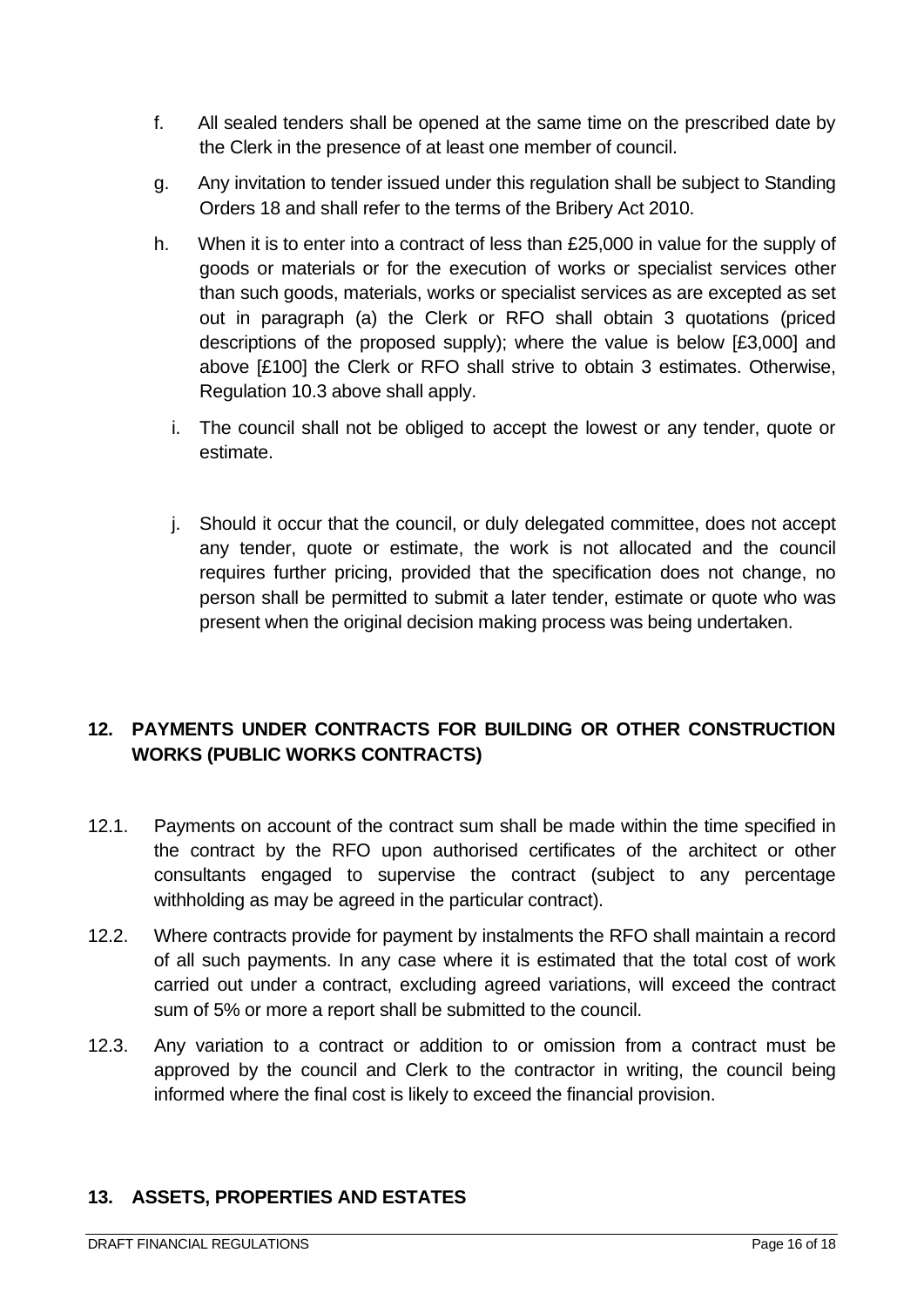- 13.1. The Clerk shall make appropriate arrangements for the custody of all title deeds and Land Registry Certificates of properties held by the council. The RFO shall ensure a record is maintained of all properties held by the council, recording the location, extent, plan, reference, purchase details, nature of the interest, tenancies granted, rents payable and purpose for which held in accordance with Accounts and Audit Regulations.
- 13.2. No tangible moveable property shall be purchased or otherwise acquired, sold, leased or otherwise disposed of, without the authority of the council, together with any other consents required by law, save where the estimated value of any one item of tangible movable property does not exceed £250.
- 13.3. No real property (interests in land) shall be sold, leased or otherwise disposed of without the authority of the council, together with any other consents required by law. In each case a report in writing shall be provided to council in respect of valuation and surveyed condition of the property (including matters such as planning permissions and covenants) together with a proper business case (including an adequate level of consultation with the electorate).
- 13.4. No real property (interests in land) shall be purchased or acquired without the authority of the full council. In each case a report in writing shall be provided to council in respect of valuation and surveyed condition of the property (including matters such as planning permissions and covenants) together with a proper business case (including an adequate level of consultation with the electorate).
- 13.5. Subject only to the limit set in Regulation 14.2 above, no tangible moveable property shall be purchased or acquired without the authority of the full council. In each case a report in writing shall be provided to council with a full business case.
- 13.6. The RFO shall ensure that an appropriate and accurate Register of Assets and Investments is kept up to date. The continued existence of tangible assets shown in the Register shall be verified at least annually, possibly in conjunction with a health and safety inspection of assets.

#### <span id="page-16-0"></span>**14. INSURANCE**

- 14.1. Following the annual risk assessment (per Regulation 17), the RFO shall effect all insurances and negotiate all claims on the council's insurers .
- 14.2. The RFO shall keep a record of all insurances effected by the council and the property and risks covered thereby and annually review it.
- 14.3. The RFO shall be notified of any loss liability or damage or of any event likely to lead to a claim, and shall report these to council at the next available meeting.